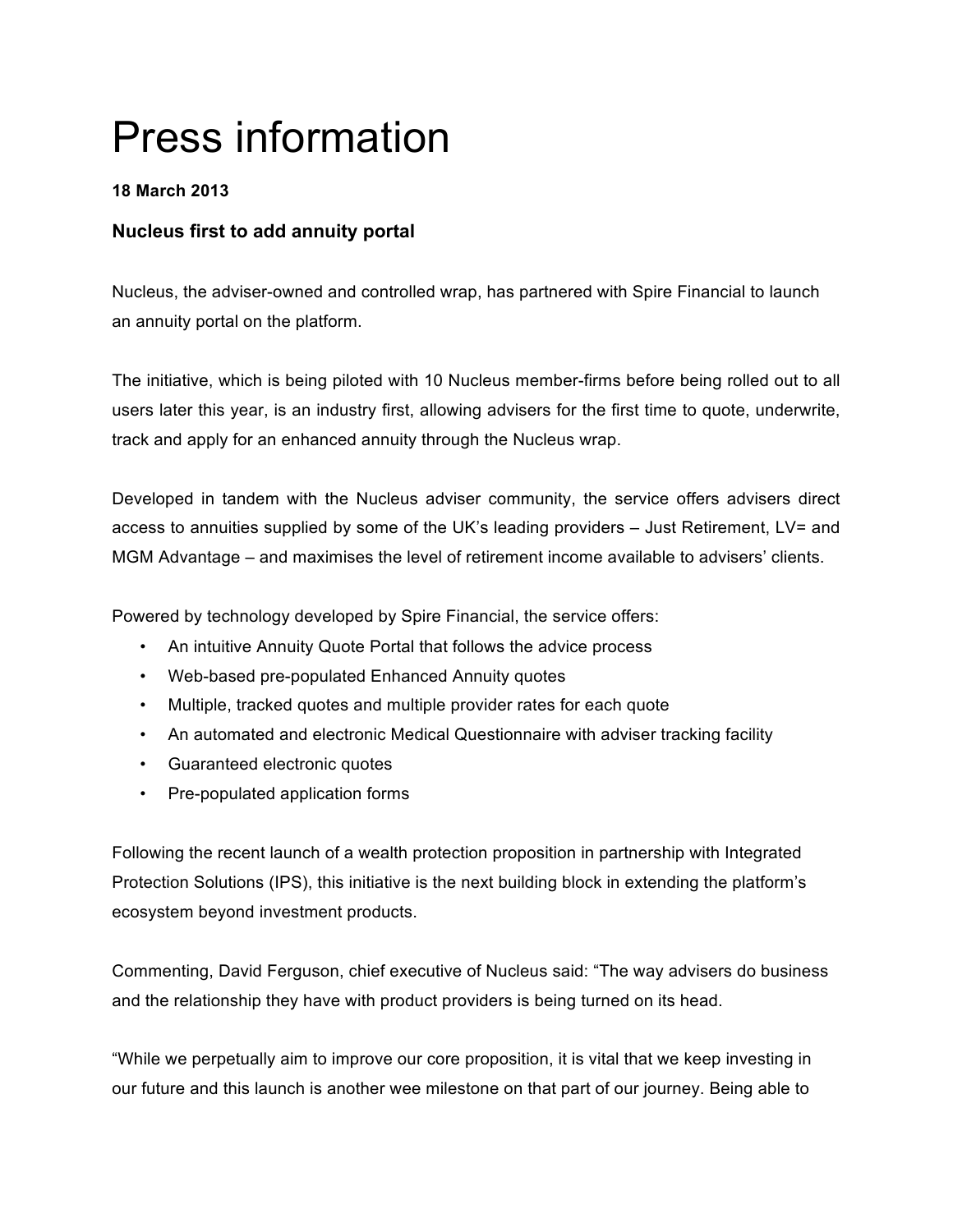follow up the protection launch with this initiative is evidence of our commitment to remain at the forefront of the sector."

Richard Preston, director of Spire Financial, said: "Currently at the point of retirement clients have a choice between an annuity and income drawdown. By making annuities available through the Nucleus wrap advisers are able to tailor and service retirement solutions for their clients from a single place.

"The service has been designed to save advisers time and provide the best possible annuity rate to the client. We have designed an electronic process to fit in with adviser and client requirements and align our annuity partners with the step change that Nucleus has brought advisers in investment product provision and service."

**-Ends-**

## **For further information please contact:**

### **Nucleus**

Andrew Appleyard, MRM - 020 3326 9900 / 07909 684 468 / andrew.appleyard@mrm-london.com Katy Allison, MRM - 020 3326 9906 / 07817 558062 / katy.allison@mrm-london.com

### **Spire Financial**

Richard Preston - 07740 899911 / richardpreston@spirefinancial.co.uk Trevor Cheal - 07899 996536 / trevor.cheal@spirefinancial.co.uk

## **Notes to editors:**

### **About Nucleus**

Nucleus operates a wrap platform, an online facility which allows financial advisers and their clients to manage their money more effectively.

Nucleus was founded in 2006 by a number of high quality IFAs who shared a commitment to create a market where advisers have the infrastructure and desire to place the client centre stage.

Since foundation Nucleus has established itself as a major force for change in the market. It is now a community of adviser businesses who through ownership and control of the business process seek to create a better customer experience.

The management team is led by David Ferguson, founder and chief executive and the platform now administers assets of around £5bn.